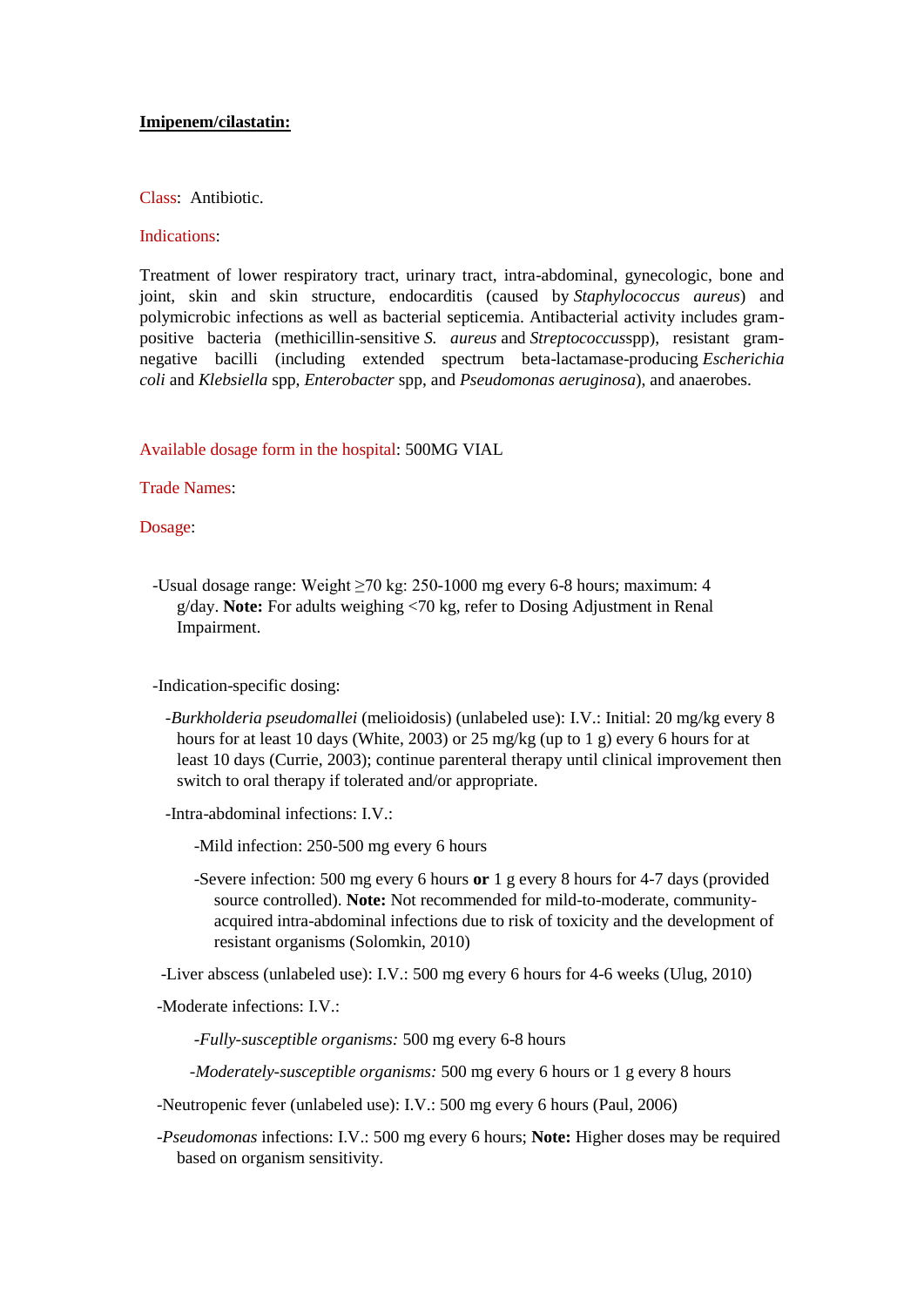-Severe infections: I.V.:

 *-Fully-susceptible organisms:* 500 mg every 6 hours

 *-Moderately-susceptible organisms:* 1 g every 6-8 hours

-Maximum daily dose should not exceed 50 mg/kg or 4 g/day, whichever is lower

-Urinary tract infection, uncomplicated: I.V.: 250 mg every 6 hours

-Urinary tract infection, complicated: I.V.: 500 mg every 6 hours

 -Mild infections**: Note:** Rarely a suitable option in mild infections; normally reserved for moderate-severe cases: I.V.:

 *-Fully-susceptible organisms:* 250 mg every 6 hours

 *-Moderately-susceptible organisms:* 500 mg every 6 hours

**Reduced I.V. dosage regimen based on creatinine clearance and/or body weight:** *U.S. labeling:* See table.

#### **Imipenem and Cilastatin Dosage in Renal Impairment**

| Reduced I.V. Dosage Regimen Based on<br>Creatinine Clearance (mL/minute/1.73 m <sup>2</sup> ) and/or Body Weight <70 kg |                                                                                |                                                                |    |    |                                                                                       |  |  |  |  |
|-------------------------------------------------------------------------------------------------------------------------|--------------------------------------------------------------------------------|----------------------------------------------------------------|----|----|---------------------------------------------------------------------------------------|--|--|--|--|
|                                                                                                                         | <b>Body Weight (kg)</b>                                                        |                                                                |    |    |                                                                                       |  |  |  |  |
|                                                                                                                         | $\geq 70$                                                                      | 60                                                             | 50 | 40 | 30                                                                                    |  |  |  |  |
| Total daily dose for normal renal function: 1 g/day                                                                     |                                                                                |                                                                |    |    |                                                                                       |  |  |  |  |
| $Cl_{cr} \geq 71$                                                                                                       |                                                                                | 250 mg q6h   250 mg q8h   125 mg q6h   125 mg q6h   125 mg q8h |    |    |                                                                                       |  |  |  |  |
|                                                                                                                         | $Cl_{cr}$ 41-70 250 mg q8h   125 mg q6h   125 mg q6h   125 mg q8h   125 mg q8h |                                                                |    |    |                                                                                       |  |  |  |  |
|                                                                                                                         |                                                                                |                                                                |    |    | $Cl_{cr}$ 21-40 250 mg q12h 250 mg q12h  125 mg q8h  125 mg q12h 125 mg q12h          |  |  |  |  |
|                                                                                                                         |                                                                                |                                                                |    |    | $Cl_{cr}$ 6-20   250 mg q 12h  125 mg q 12h  125 mg q 12h  125 mg q 12h  125 mg q 12h |  |  |  |  |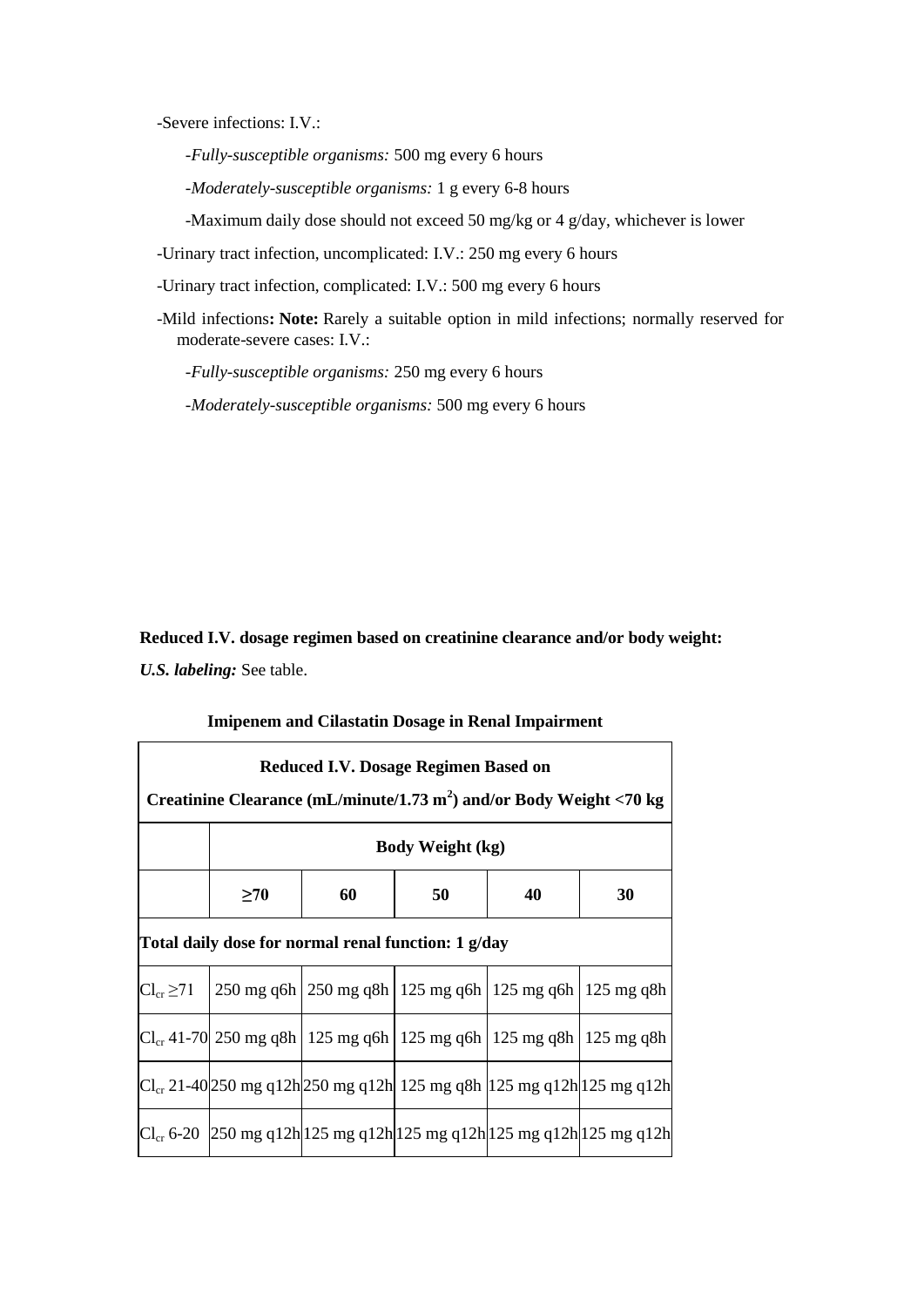# **Imipenem and Cilastatin Dosage in Renal Impairment**

| Reduced I.V. Dosage Regimen Based on<br>Creatinine Clearance (mL/minute/1.73 m <sup>2</sup> ) and/or Body Weight <70 kg |                            |    |                                                                                |    |              |  |  |  |
|-------------------------------------------------------------------------------------------------------------------------|----------------------------|----|--------------------------------------------------------------------------------|----|--------------|--|--|--|
|                                                                                                                         | <b>Body Weight (kg)</b>    |    |                                                                                |    |              |  |  |  |
|                                                                                                                         | $\geq 70$                  | 60 | 50                                                                             | 40 | 30           |  |  |  |
| Total daily dose for normal renal function: 1.5 g/day                                                                   |                            |    |                                                                                |    |              |  |  |  |
| $Cl_{cr} \geq 71$                                                                                                       |                            |    | 500 mg q8h   250 mg q6h   250 mg q6h   250 mg q8h   125 mg q6h                 |    |              |  |  |  |
|                                                                                                                         |                            |    | $Cl_{cr}$ 41-70 250 mg q6h 250 mg q8h 250 mg q8h 125 mg q6h 125 mg q8h         |    |              |  |  |  |
|                                                                                                                         |                            |    | $Cl_{cr}$ 21-40 250 mg q8h 250 mg q8h 250 mg q12h 125 mg q8h 125 mg q8h        |    |              |  |  |  |
|                                                                                                                         |                            |    | $Cl_{cr}$ 6-20 250 mg q12h 250 mg q12h 250 mg q12h 125 mg q12h 125 mg q12h     |    |              |  |  |  |
| Total daily dose for normal renal function: 2 g/day                                                                     |                            |    |                                                                                |    |              |  |  |  |
| $Cl_{cr} \geq 71$                                                                                                       |                            |    | 500 mg q6h   500 mg q8h   250 mg q6h   250 mg q6h   250 mg q8h                 |    |              |  |  |  |
|                                                                                                                         |                            |    | $Cl_{cr}$ 41-70 500 mg q8h   250 mg q6h   250 mg q6h   250 mg q8h   125 mg q6h |    |              |  |  |  |
|                                                                                                                         |                            |    | $Cl_{cr}$ 21-40 250 mg q6h 250 mg q8h 250 mg q8h 250 mg q12h 125 mg q8h        |    |              |  |  |  |
|                                                                                                                         |                            |    | $Cl_{cr}$ 6-20 250 mg q12h 250 mg q12h 250 mg q12h 250 mg q12h 125 mg q12h     |    |              |  |  |  |
| Total daily dose for normal renal function: 3 g/day                                                                     |                            |    |                                                                                |    |              |  |  |  |
| $Cl_{cr} \geq 71$                                                                                                       |                            |    | 1000 mg q8h 750 mg q8h 500 mg q6h 500 mg q8h                                   |    | 250 mg q6h   |  |  |  |
|                                                                                                                         | $Cl_{cr}$ 41-70 500 mg q6h |    | 500 mg q8h   500 mg q8h   250 mg q6h                                           |    | $250$ mg q8h |  |  |  |
|                                                                                                                         | $Cl_{cr}$ 21-40 500 mg q8h |    | 500 mg q8h $\vert$ 250 mg q6h $\vert$ 250 mg q8h                               |    | $250$ mg q8h |  |  |  |
| $Cl_{cr}$ 6-20                                                                                                          |                            |    | 500 mg q12h 500 mg q12h 250 mg q12h 250 mg q12h 250 mg q12h                    |    |              |  |  |  |
| Total daily dose for normal renal function: 4 g/day                                                                     |                            |    |                                                                                |    |              |  |  |  |
| $Cl_{cr} \geq 71$                                                                                                       |                            |    | 1000 mg q6h 1000 mg q8h 750 mg q8h   500 mg q6h                                |    | $500$ mg q8h |  |  |  |